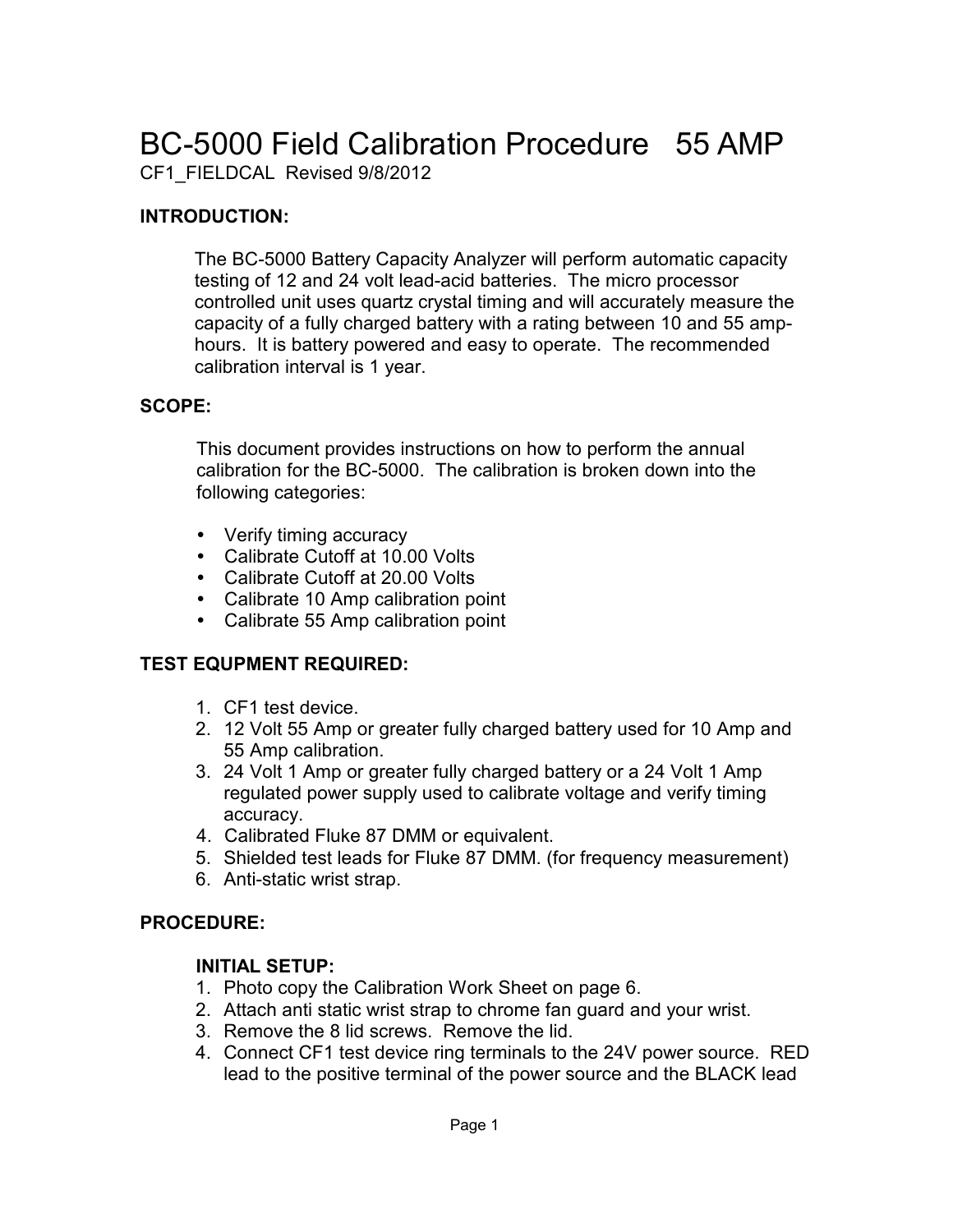to the negative terminal of the 24V power source.

- 5. Verify unit is OFF. Connect the BC-5000 to the VOLTAGE OUTPUT CONNECTOR on the CF1 test device. It is the connector that has two #16 AWG smaller wires.
- 6. Locate the display circuit board located on the inside of the front panel and REMOVE the plastic jumper shunt across pins 1 & 3. See Figure 1 for the location of the jumper shunt.

#### **VERIFY TIMING ACCURACY MEASUREMENT:**

- 1. Set DMM to measure frequency.
- 2. Use shielded test probe wires or twist non shielded probe wires together to maximize measurement accuracy.
- 3. Connect DMM minus to TP1 on the display circuit board. See figure 1 for the location of TP1 and TP2.
- 4. Connect DMM plus + to TP2 on the display circuit board.
- 5. Turn ON the BC-5000 power switch.
- 6. After the sign on message the unit will display "Code:". The UP and DOWN buttons will increase or decrease the digit's number value. The NEXT button will advance to the next digit. Using the UP, DOWN, and NEXT buttons, enter the code of "1234". Press NEXT.
- 7. The unit will display "CAL VOLTS". Press UP 2 times. The unit will display "CHK 450Hz". Press NEXT.
- 8. Verify the DMM frequency is 449.8 Hz to 450.2 Hz  $(450$  Hz  $\pm 0.2$  Hz).
- 9. Write the Frequency measurement reading into the calibration work sheet. (450 Hz) If the frequency is not 449.8 Hz to 450.2 Hz, the unit must be sent in for repair. The crystal oscillator should provide an accurate time base for the entire life of the BC-5000. If the unit fails this test, it is an indication that the crystal time base may have been damaged.
- 10.Turn OFF the BC-5000 power.

#### **ADJUST 10.00 and 20.00 VOLT CUTOFF:**

- 1. Set DMM to a voltage range of 0-200 Volts.
- 2. Connect DMM minus to VOLT minus test point on the CF1 test device.
- 3. Connect DMM plus + to VOLT plus + test point on the CF1 test device.
- 4. Turn ON the BC-5000 power switch.
- 5. After the sign on message the unit will display "Code:". The UP and DOWN buttons will increase or decrease the digit's number value. The NEXT button will advance to the next digit. Using the UP, DOWN, and NEXT buttons, enter the code of "1234". Press NEXT.
- 6. On the CF1 test device, select the 10 Volt range and turn the voltage adjustment knob to obtain a voltage of 10 volts ±0.010 volts on your DMM.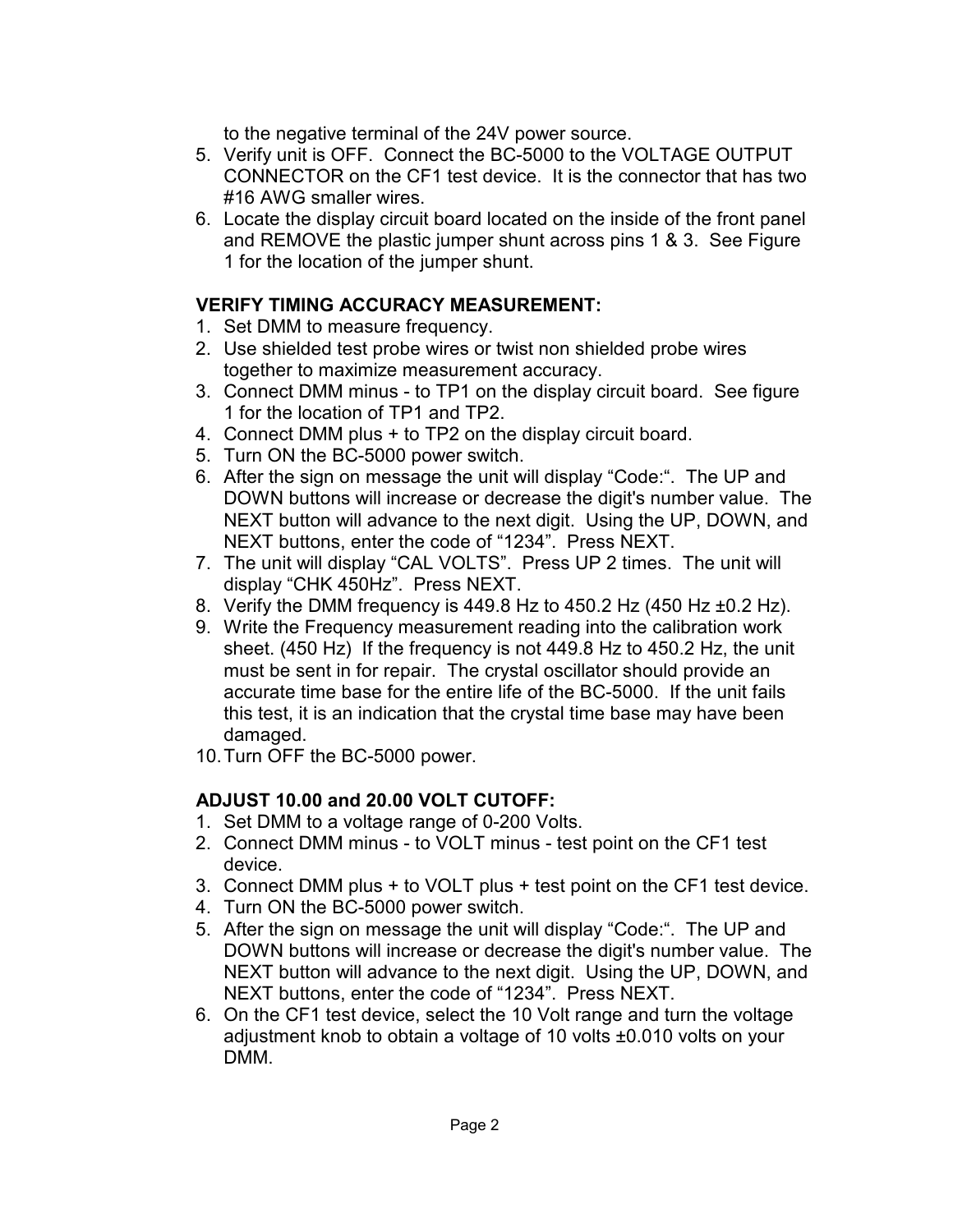- 7. The unit will display: "CAL VOLTS". Press NEXT. The unit will display "CAL Volts? 10", press NEXT. The unit will display the voltage on the right and the word "ADJUST".
- 8. Use the UP and DOWN buttons to make the display read "10.00". Press NEXT to save the calibration data. Wait for the word "SAVED" to appear then disappear.
- 9. Write the DMM Voltage reading into the calibration work sheet. (10 volt cutoff)
- 10.On the CF1, select the 20 Volt range and turn the voltage adjustment knob to obtain a voltage of 20 volts ±0.010 volts on your DMM.
- 11.The unit will display: "CAL VOLTS". Press NEXT. Press UP. The unit will display "CAL Volts? 20", press NEXT. The unit will display the voltage on the right and the word "ADJUST".
- 12.Use the UP and DOWN buttons to make the display read "20.00". Press NEXT to save the calibration data. Wait for the word "SAVED" to appear then disappear.
- 13.Write the DMM Voltage reading into the calibration work sheet. (20 volt cutoff)
- 14.Turn OFF the BC-5000 power.
- 15.Unplug the BC-5000 from the CF1 VOLTAGE OUTPUT CONNECTOR.
- 16.Disconnect the CF1 test device ring terminals from the 24 volt power source.

#### **CALIBRATE AMP SETUP:**

- 1. Connect the CF1 test device ring terminals to a fully charged 12 Volt 55 Amp or greater battery. RED lead to the positive terminal of the battery and the black lead to the negative terminal of the battery.
- 2. Set DMM to a range of 0-200 mV.
- 3. Connect DMM minus to the AMP minus test point on the CF1 test device. Use caution as the DMM meter leads will be connected to a high amperage battery.
- 4. Connect DMM plus + to the AMP plus + test point on the CF1 test device.
- 5. Verify the BC-5000 is OFF.
- 6. Connect the BC-5000 to the HIGH AMPERAGE CONNECTOR on the CF1 test device. It is the connector wired with two #6 heavy duty wires.
- 7. The scale factor is 1 A/mV. Example: when the DMM reads 10.00 mV, it is indicating 10.00 Amps.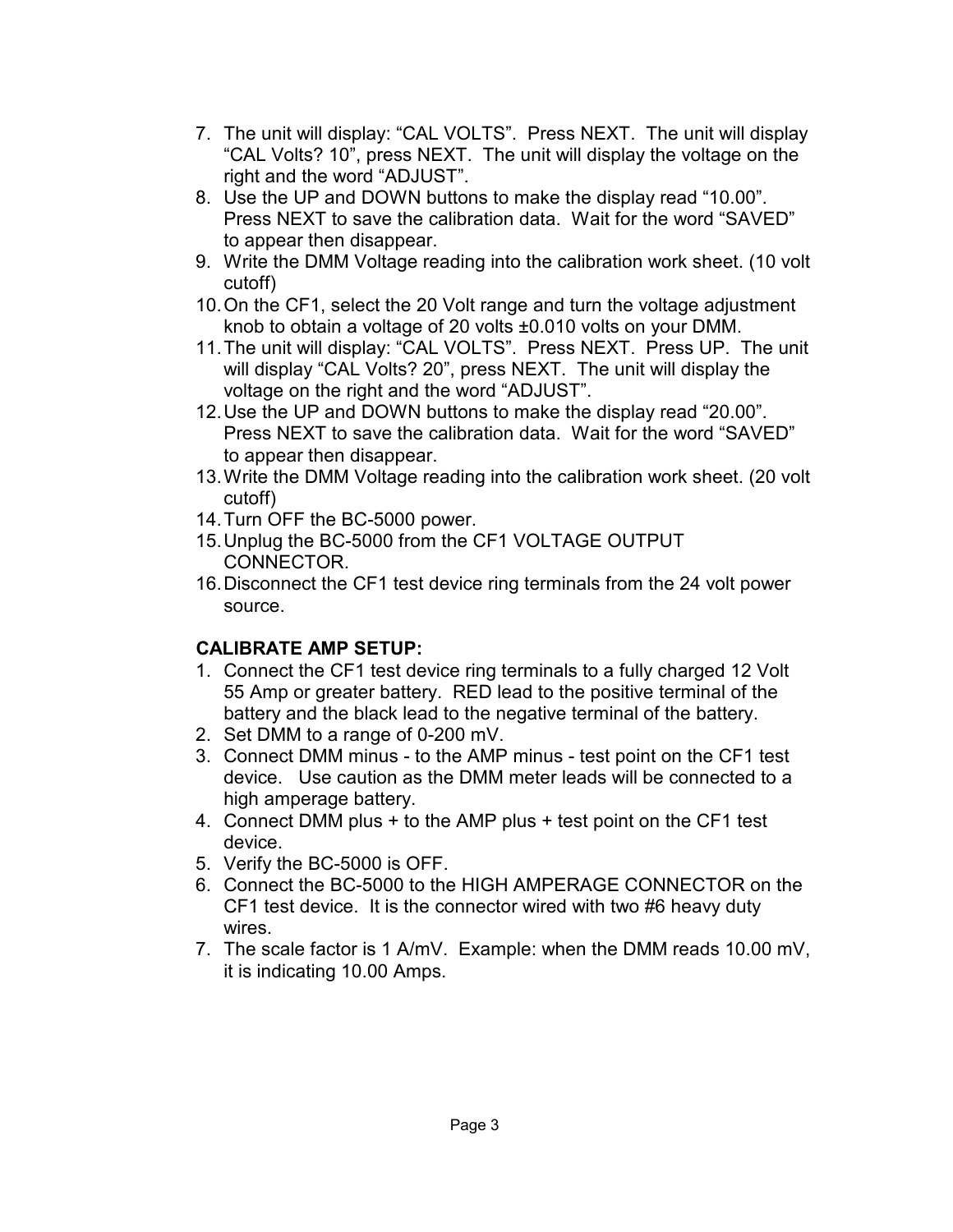#### **CALIBRATE 10 and 55 Amp**

- 1. Keep hands, arms, test leads, and clothing away from the FAN BLADE. The FAN BLADE will rotate rapidly during the 10 and 55 amp calibration.
- 2. Turn ON the BC-5000 power switch.
- 3. After the sign on message the unit will display "Code:". The UP and DOWN buttons will increase or decrease the digit's number value. The NEXT button will advance to the next digit. Using the UP, DOWN, and NEXT buttons, enter the code of "1234". Press NEXT.
- 4. The unit will display: "CAL VOLTS". Press the UP button until the LCD screen displays "CAL AMP". Press NEXT, the unit will display "Volts? 12". Press NEXT, the unit will display "Amps: 10".
- 5. Press NEXT to start the process. The FAN will start.
- 6. Wait 30 seconds.
- 7. Press the UP or DOWN button to obtain a DMM reading of 9.98 to 10.02 mV (10.00 mV ±0.02 mV). Allow a few seconds for the reading to settle. Repeat this step to get as close as possible to 10.00 mV. 10.00 mV is 10 Amps actual current flow out of the battery.
- 8. Write the mV reading into the calibration work sheet. (10 Amp calibration)
- 9. Press NEXT to save the calibration data into memory. Wait for the word "SAVED" to appear then disappear.
- 10.Press UP to select 55.
- 11.Press NEXT to start the process. The FAN will start.
- 12.Wait 60 seconds.
- 13.Press UP or DOWN button to obtain a DMM reading of 54.890 to 55.110 mV (55.00 mV ±0.110 mV). Allow a few seconds for the reading to settle. Repeat this step to get as close as possible to 55.00 mV.
- 14.Write the mV reading into the calibration work sheet. (55 Amp calibration)
- 15.Press NEXT to save the calibration data into memory. Wait for the word "SAVED" to appear then disappear.
- 16.Turn OFF the BC-5000 power.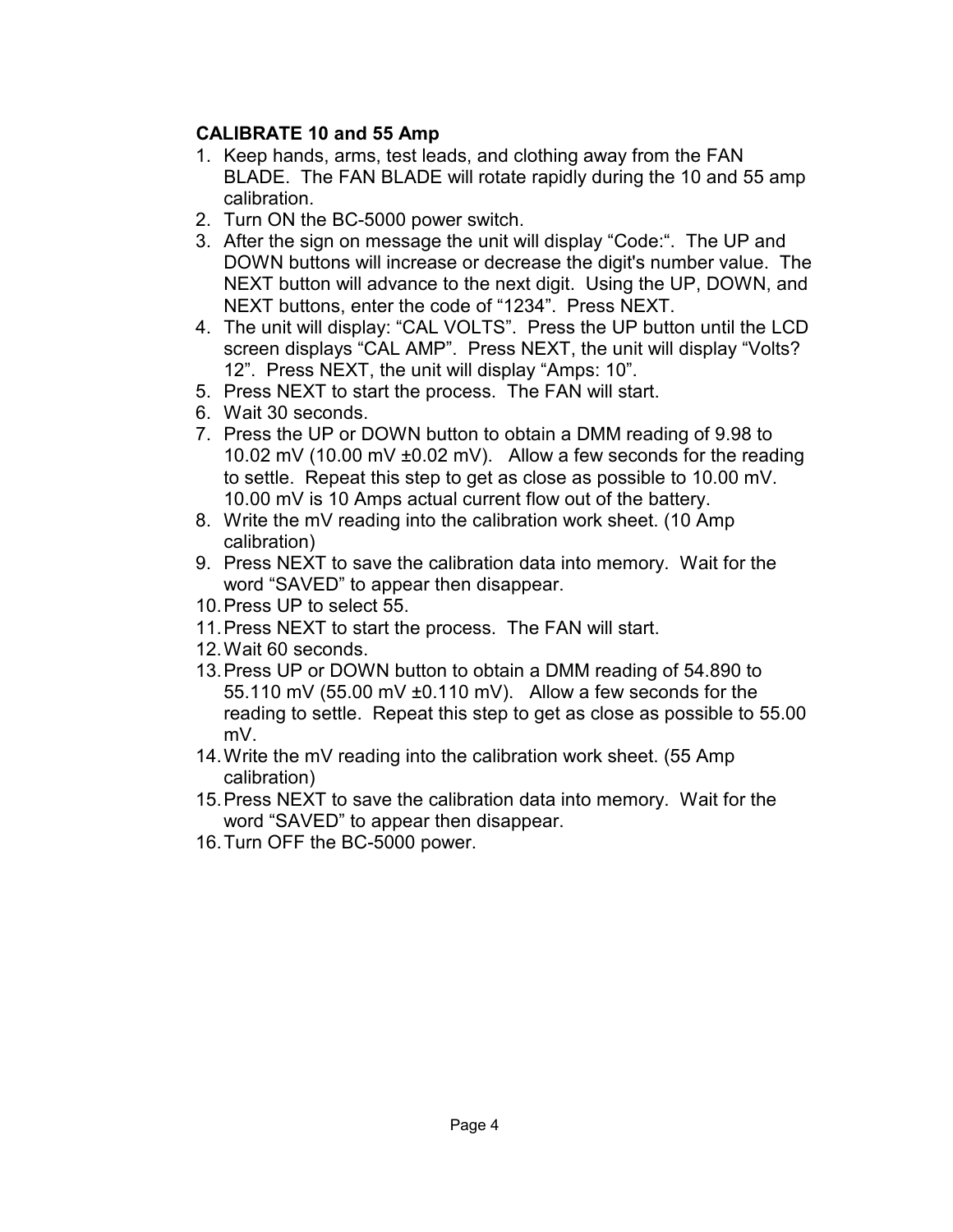#### **FINALIZATION:**

- 1. Attach anti static wrist strap to chrome fan guard and your wrist.
- 2. Locate the display circuit board located on the inside of the front panel and REINSTALL the plastic jumper shunt across pins 1 & 3. See Figure 1 for the location of the jumper shunt.
- 3. Turn ON BC-5000 power. After sign on message, the unit will display "Volts? ". The unit is ready for use. Turn OFF BC-5000 power.
- 4. Disconnect the BC-5000 from the CF1 calibration device.
- 5. Disconnect the CF1 calibration device from the battery.
- 6. If this wasn't done already, write the DMM calibration due date in work sheet. Photo copy the DMM calibration certificate and attach it to the work sheet.
- 7. Write the BC-5000 serial number in work sheet. The serial number is located on the inside rear panel.
- 8. Sign and date the calibration work sheet.
- 9. Install the lid and attach it with the 8 screws.



## **Figure 1**